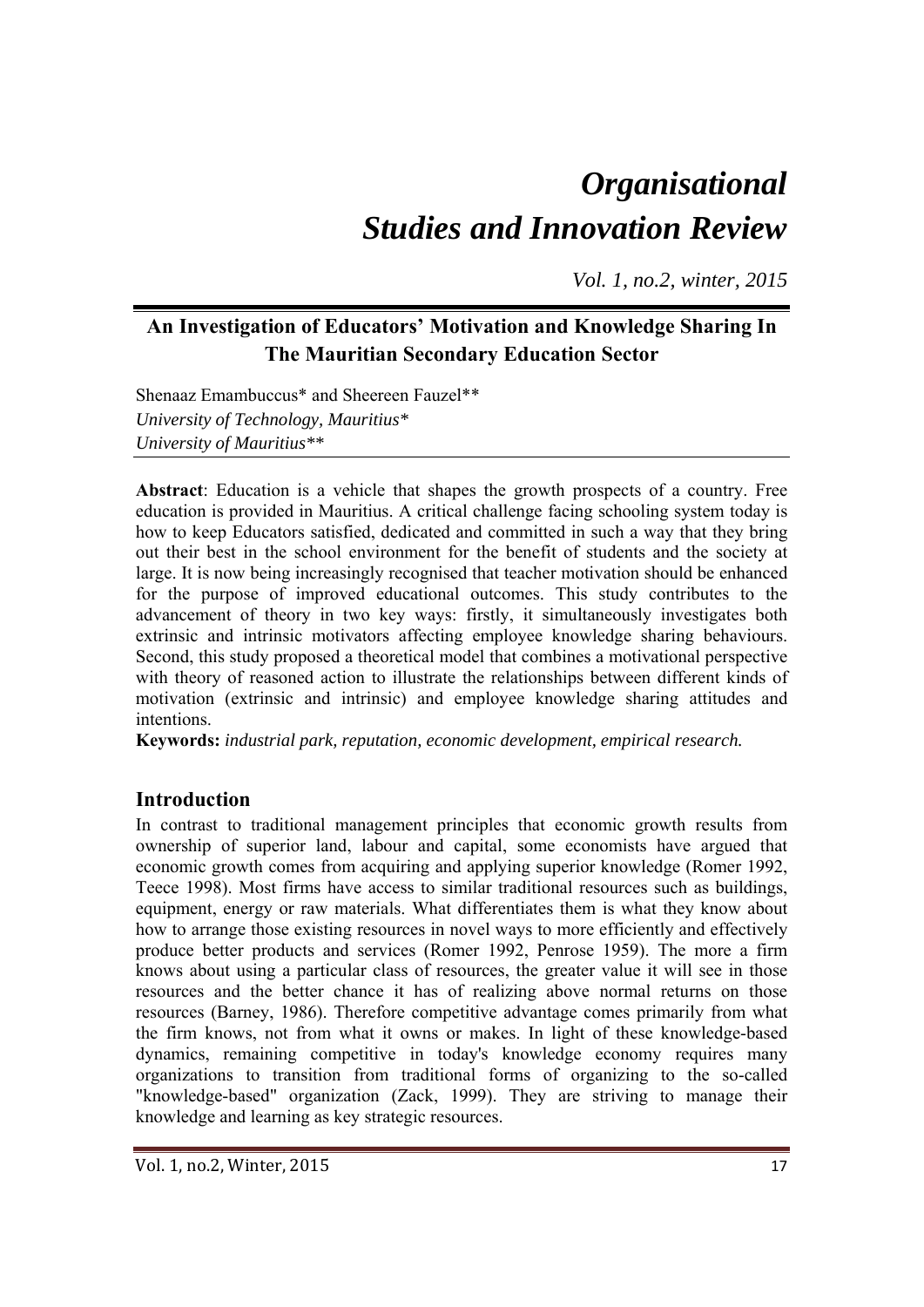The present study is based on secondary schools. One can argue that schools dispose of huge knowledge and experience potentials that often lay idle. In these institutions new pedagogical ideas are tested, good and bad teaching methods are well-known, difficult and eager students are daily topics for conversation, curricular demands and their realization are discussed. The knowledge of these matters is not a spontaneous, nonreflected one but has become systematized and mature. It is relevant for the professional routine and serves as a steering mechanism in schools without being identified as such.

Educators are motivated by both intrinsic and extrinsic factors. Intrinsic factors refer to elements such as liking for the job, praise, satisfaction which highly depend on the educators themselves as well as the Head of the School. Conversely, extrinsic motivation refers to doing/performing a job to earn rewards or avoid punishment.

Depending on circumstances, it is crucial to determine what increases or decreases teacher motivation.

The objectives coined for this study are as follows:

1. Analyse whether there is a sharing culture of knowledge among Educators.

2. To study interrelationships between motivations, both intrinsic and extrinsic, in order to develop knowledge sharing within schools. Also, this study proposes a theoretical model that combines a motivational perspective with TRA to illustrate the relationship between different kinds of motivation and employee knowledge sharing attitude.

3. To study if there exists a reinforcement effect between extrinsic and intrinsic motivations as they constitute a complementary bundle of motivation practices for knowledge sharing.

4. Km brings together three core organisational resources- people, processes and technologies thus another aim is to determine how to enable the organisation to use and share information more effectively.

The paper is organized as follows: Section 2 provides a review of the literature. Section 3 presents the model and the data used and in Section 4 we present the empirical results. Concluding remarks left to section 5.

# **Literature Review**

In general, knowledge management is the process of continually managing knowledge of all kinds to meet existing and emerging needs, to identify and exploit existing and acquired knowledge assets and to develop new opportunities (Quintas, 2002). It is a "systematic process of underpinning, observation, instrumentation, and optimisation of the firm's knowledge economies". Its overall purpose is to maximise the enterprise's knowledge related effectiveness and returns from its knowledge assets and to renew them constantly (Wiig, 1997).

Deci and Ryan (1985) emphasizes on the fact that intrinsically motivated people perform an activity because it challenges their creativity and they find pleasure and enjoyment in it; while people who are extrinsically motivated do the activity to gain some reward and avoid punishment. However, the boundary between the two is not so clear cut and in under certain circumstances extrinsic motivation may lead to intrinsic motivation.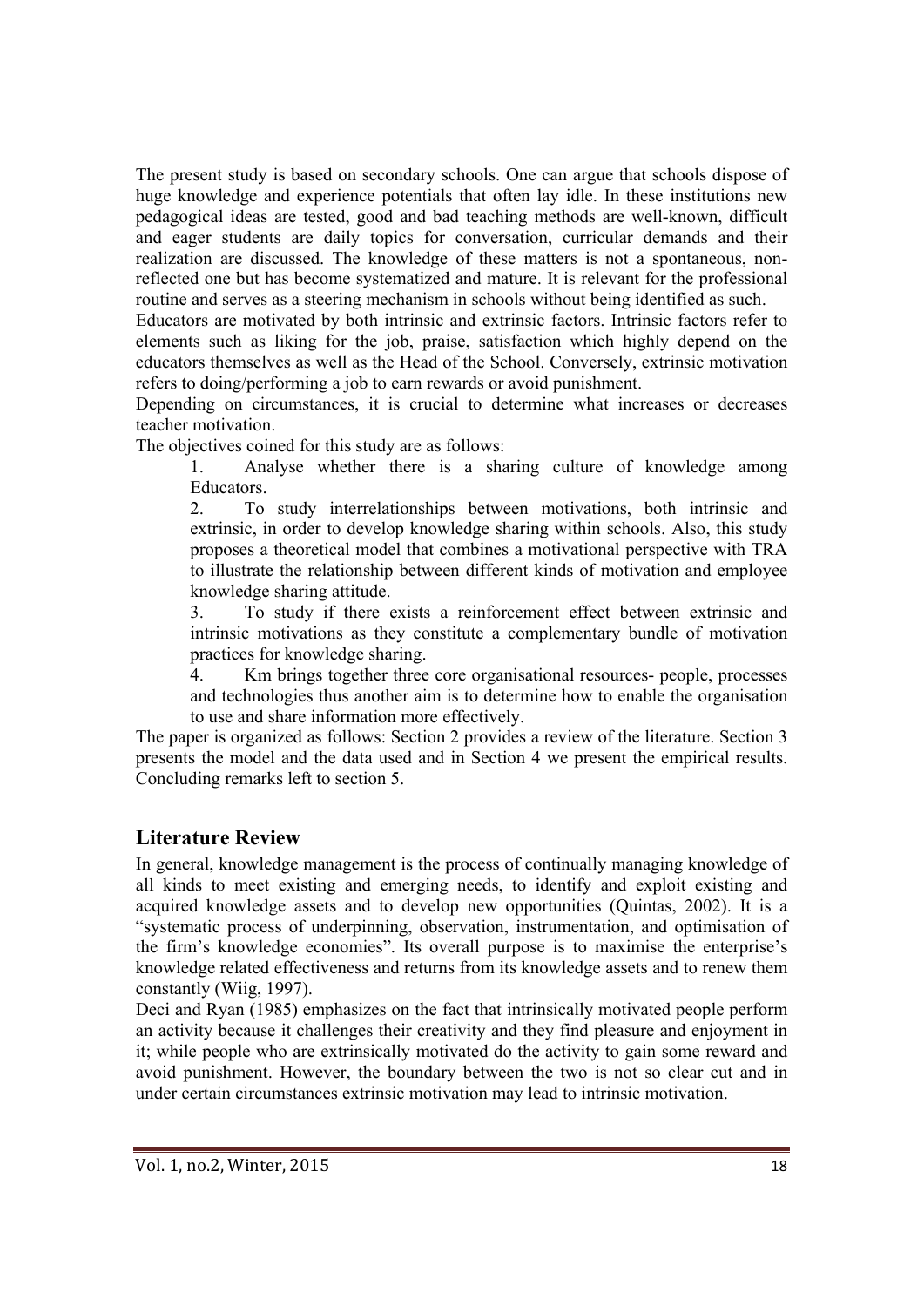Motivation can thus be categorized as intrinsic and extrinsic as pointed out by Mullins (2007, p251). Intrinsic motivation is related to 'psychological' reward such as the opportunity to use the ability of a person, a sense of challenge and achievement, receiving appreciation, positive recognition and being treated in a caring and considerate manner. The psychological rewards are those that can be determined by the actions and behavior of individual managers.

Extrinsic motivation is related to 'tangible' rewards such as salary and fringe benefits, security, promotion, contract of service, the work environment and conditions of work. Such rewards which are tangible are often determined at the organizational level and cannot be controlled by the individual manager.

Pintrich and Schunk (2002, p245) define intrinsic motivation as motivation to engage in an activity for its own sake. People, who are intrinsically motivated, find enjoyment in doing their job.

Whilst extrinsic motivation is motivation to engage in a task as a means to an end, individuals who are extrinsically motivated work on tasks because they believe that engaging in such a task will lead to desirable outcomes such as reward, praise or punishment avoidance.

Employee extrinsic motivation to share knowledge is an outcome belief that is typically based on employee perceptions of the value of association with knowledge exchange

Thus, the study applies expected organizational rewards and reciprocal benefits as extrinsic salient determinants of employee knowledge sharing behaviours.

For instance, intrinsic motivation refers to engaging in an activity for its own sake, out of interest, or for the pleasure and satisfaction derived from the experience. For example, through knowledge sharing, employees can be satisfied by enhancing their knowledge self-efficacy or confidence in their ability to provide knowledge that is useful to the organization. Moreover, employees who share knowledge in online communities gain opportunities to help others. Previous research on altruism has demonstrated that people enjoy helping others (R.F. Baumeister, 1982). Research has recognized the crucial role of intrinsic motivators in explaining human behaviours in several domains, including knowledge sharing (M. Osterloh and B. Frey, 2000). Hence, this study proposes knowledge self-efficacy and enjoyment in helping others as employees' intrinsic salient beliefs to explain knowledge sharing behaviours.

#### **Research approaches**

Two main approaches were used to analyse the data obtained from the questionnaire.

#### *Survey Approach*

To tape any changes in employees' motivation after a knowledge management approach was implemented in the secondary education sector, a survey approach was carried out. This involved a research through a structured collection of primary data from a sizeable population.

#### *Regression Analysis*

Followed by the survey approach, a simple econometric analysis was used. This approach was utilised in order to study interrelationships between motivations, both intrinsic and extrinsic, in order to develop knowledge sharing within school.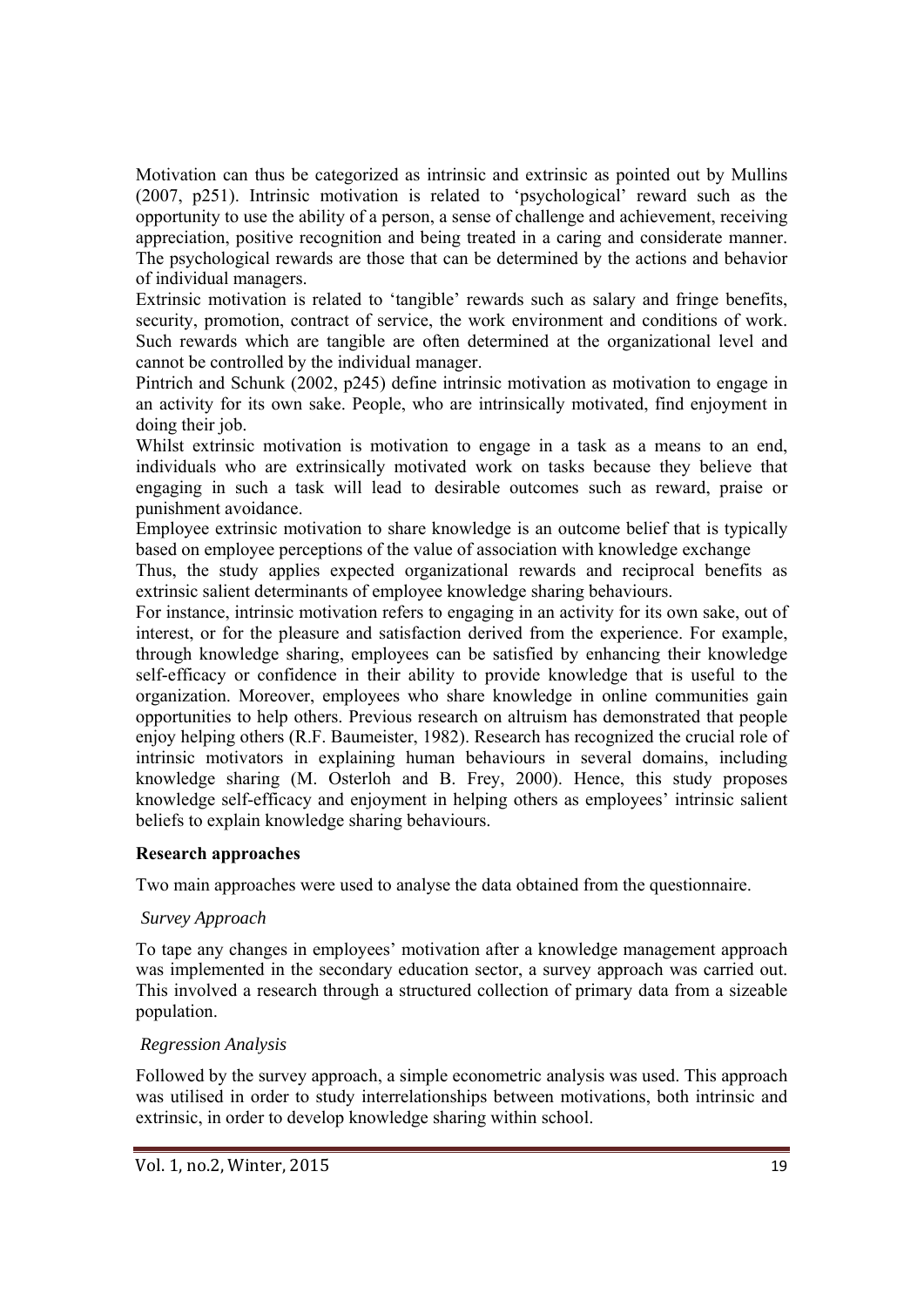#### **Research instruments**

#### *Design of Questionnaire*

For the purpose of amassing both qualitative and quantitative data in an orderly manner for the ease of statistical analysis onwards, many types of questions were entered in the survey namely multiple choice questions, open ended questions, dichotomous and likert scale.

#### *Regression Equation*

The following equation has been used to perform quantitative analysis:

# Knowledge sharing.

# $= \beta_0 + \beta_1$ Intrinsic Motivation +  $\beta_2$ Extrinsic Motivation +  $s_r$

—equation 1

Where, Knowledge sharing and motivation was measured by the mean responses obtained from the questions in the questionnaire. represents the error term.

#### **Sampling**

The population best fitting was a case study from a State Secondary School which consists of 80 staffs.

# **Analysis & Findings**

#### **Questionnaire Analysis**

The data collected from the questionnaire revealed that many people in the education sector do not even know about knowledge management. Not to scare Educators away by elaborating on the principles of KM, the term "knowledge sharing / sharing experience" was used. First, the term is not new and easy to understand. Second, schools have been talking about sharing teaching experience and resources for years. Third, the term "experience sharing" focuses on 'tacit knowledge' which is more difficult to disseminate but most valuable.

#### **Section A: Culture of Sharing**

#### *Corporate culture as far as learning is concerned.*

Firstly, we aimed at examining the extent to which there is a knowledge sharing culture at the school. A knowledge management culture should learn to recognise the importance of everyone and their contribution and to encourage Educators to come up with knowledge and ideas.

- $\triangleright$  When Educators were asked where information required to do their work is located or stored 50% answered in paper-based documents, 25% answered in central information system and the rest answered on their personal Computer.
- $\triangleright$  The making use of documented procedures

#### *Figure 1: Documented procedures*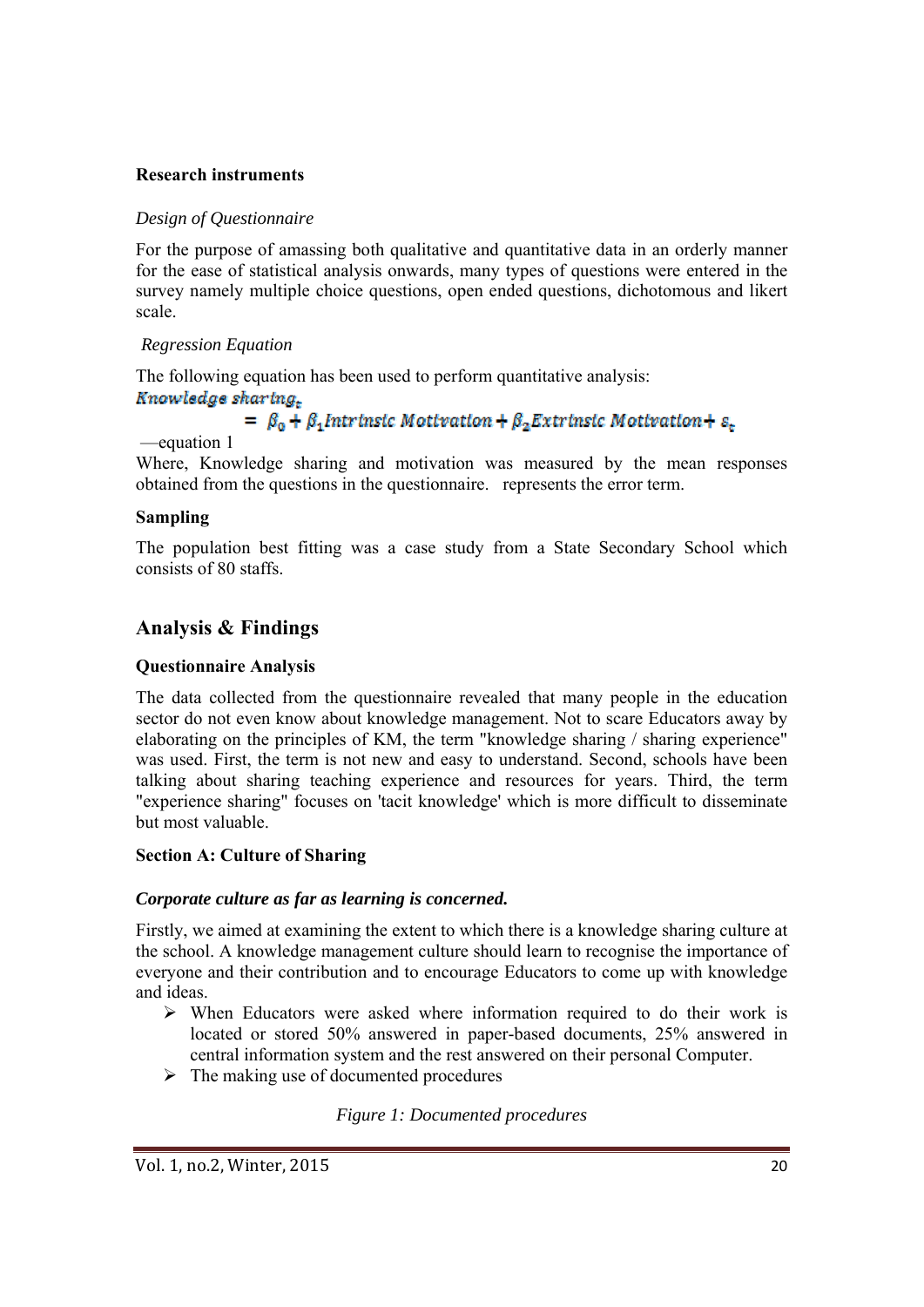

43.75% of the respondents agreed that they make use of the documented procedures constantly while 25% of the respondents use documented procedures very often. It was also noticed that 18.75% makes use of the available documents quite often and the rest meaning 12.5% of the respondents do not make use of the procedures.



*Figure 2: Barriers to store* 

60% of the respondents argued that due to lack of time they cannot store information. 30% of the respondents do not store information due to poor tools and technology and the rest 10% do not store information due to organisation policy and poor information systems.

#### **Perception on Knowledge Sharing: State of km at school**

Secondly, a Knowledge flow analysis was done. The aim was to analyse how knowledge resources move around the organization, from where it is to where it is needed. In other words, the investigation here helps to determine how the Educators find the knowledge they require and how they make arrangement to share it. The knowledge flow analysis looks at people, processes and systems:

| $\mathbf{N}\mathbf{0}$ | Area:<br>The overall environment of your<br>department: | <b>Strongly</b><br>agree | Agree | <b>Neutral</b>           | <b>Disagree</b> | Strongly<br>disagree | <b>Total</b> |
|------------------------|---------------------------------------------------------|--------------------------|-------|--------------------------|-----------------|----------------------|--------------|
| 2.1                    | facilitates knowledge creation                          |                          | 25    |                          | 30              | 10                   | 80           |
| 2.2                    | facilitates knowledge storage/retrieval                 |                          | 10    | $\overline{\phantom{0}}$ | 50              | 20                   | 80           |

| Table 1: Knowledge sharing at school |  |  |
|--------------------------------------|--|--|
|                                      |  |  |

Vol. 1, no.2, Winter, 2015 21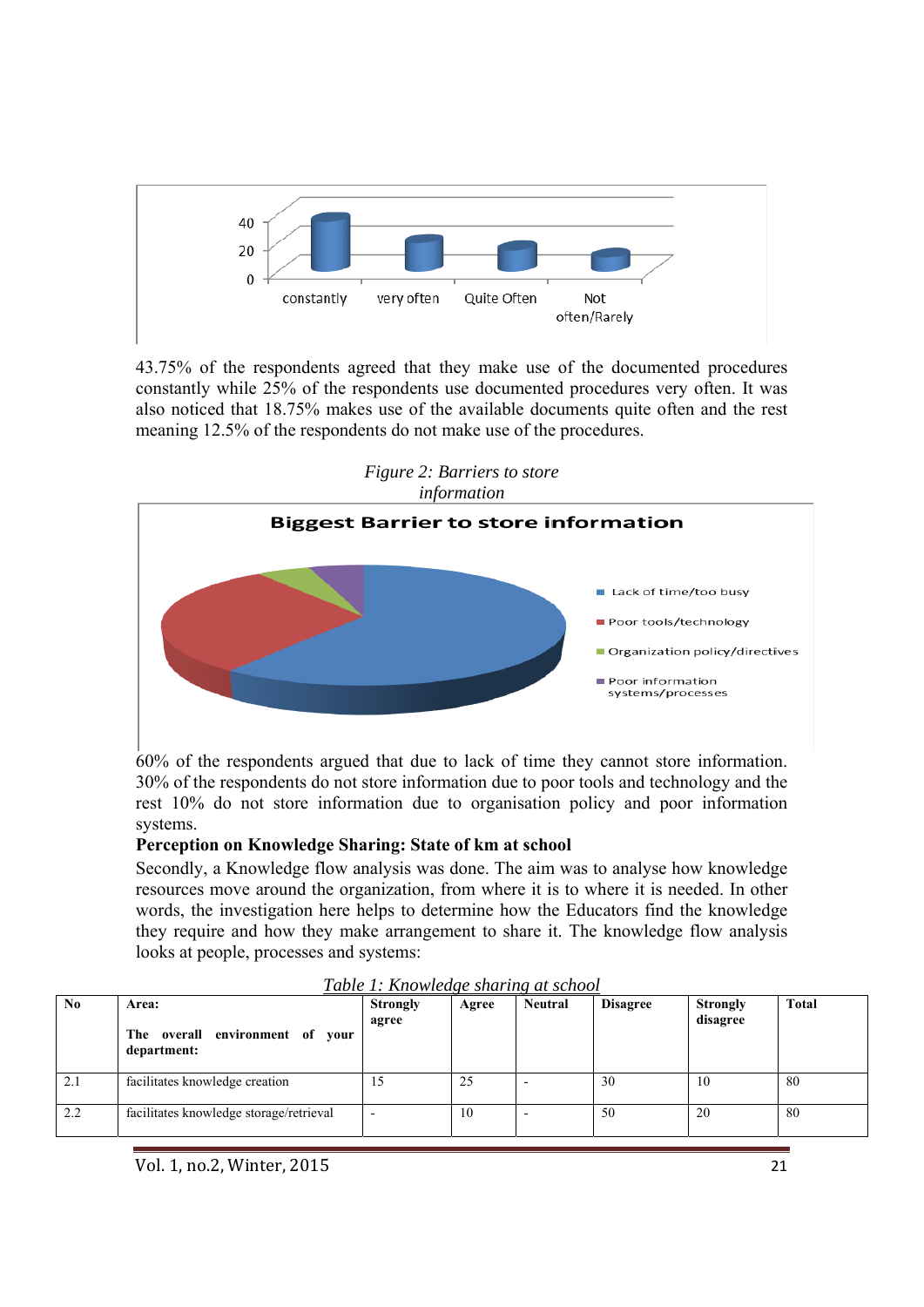| 2.3 | facilitates knowledge transfer                                                 | 25  | 25 |    | 10 | 80  |
|-----|--------------------------------------------------------------------------------|-----|----|----|----|-----|
| 2.4 | is useful in my job overall                                                    | 18  | 62 |    |    | -80 |
| 2.5 | improves my job performance                                                    | 56  | 10 | 10 |    | -80 |
| 2.6 | Educators are able to access and update<br>knowledge from the college database | -15 | 11 | 31 |    | -80 |
| 2.7 | Knowledge sharing would help other<br>Educators at school to solve problems    | 51  | 19 | 10 |    | 80  |

Knowledge creation means adding on what ones already know to become more effective at work. When Educators were asked about knowledge creation 18.75% only strongly agreed that the school does facilitate the process, 31.25% agreed, 37.5% disagreed whereas 12.5% strongly disagreed.

Thus we can say that schools are not facilitating knowledge creation which can impact negatively on the performance of Educators.

*According to the literature, Knowledge based theory of the firm is developed in recent contributions in economic, management and sociology literature and described approaches which organize knowledge creation and exploitation (Nonaka and Takeuchi, 1995). Competitive advantage depends upon the firm utilisation of existing knowledge and its ability to generate new knowledge more efficiently.* 

As far as knowledge storage is concerned it was quite shocking to notice that the school did not have a proper system to store knowledge. It is so as 87.5% denies completely about the fact that the school facilitate knowledge storage.

Analysing part 2.3, 2.4 and 2.5 of the question we can say that knowledge transfer within an organisation enables employees to work together efficiently. Hence this question makes an analysis of Educator's attitude towards work, habits and behaviors, and skills in knowledge sharing, use and dissemination.

We can notice that 50% of the educators agreed that knowledge transfer is indeed important for their work. Furthermore, 22.5% strongly agreed and 77.5 % agreed that knowledge transfer was useful to their job. Also, 82.5% of the respondents agreed that knowledge transfer will improve their performance at work.

Question 2.6 and 2.7 makes an analysis of process i.e. it: examine how people go about their daily work activities and how knowledge seeking, sharing, use and dissemination form parts of those activities, existence of policies and practices concerning flow, sharing and usage of information and knowledge, for example, are there any existing policies such as on information handling, management of records, web publishing etc.

When Educators were asked if they are able to access and update knowledge from the college database 32.5% replied positively, 57.5% replied negatively and 10% were neutral. However when they were asked about whether Knowledge sharing would help other Educators at school to solve problems, the majority meaning 87.5% agreed to it.

*According to the literature knowledge sharing will enable the development of informal groups outside formal organisational structures and allows rapid problem solving, the transfer of improved practices and the development of professional abilities. (Kofman and Senge, 1993)*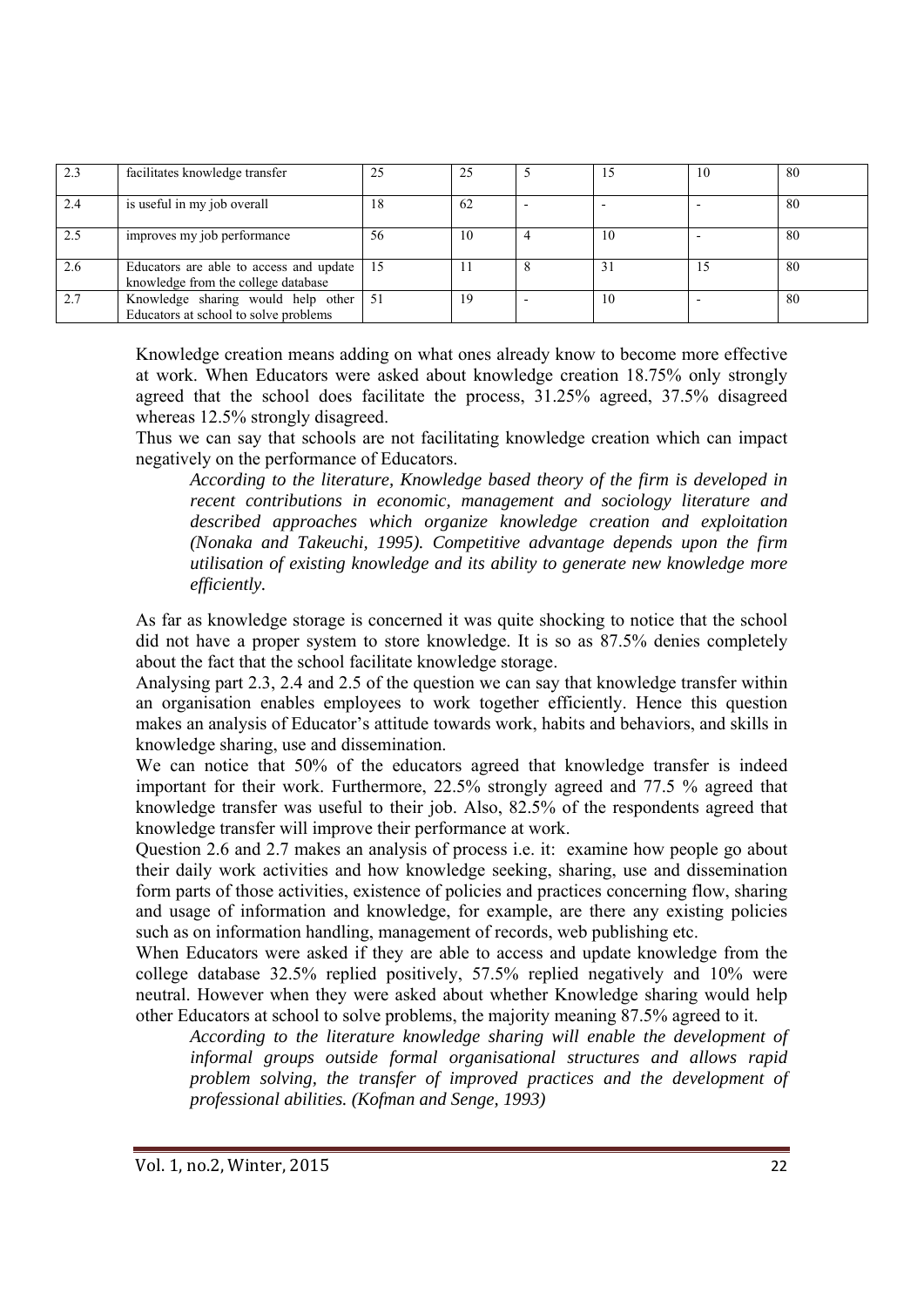When Educators were asked in the open ended question whether they felt that student outcomes will increase due to knowledge sharing nearly everyone replied positively apart from 10% who did not attempted the question. Some Educators have also highlighted that they meet collaboratively and learn that a handful of students in each class need additional reading skills. They brainstorm effective interventions and take their proposal to the rector.

#### **Working Culture**

Here we aimed at making an analysis of the system: examine technical infrastructure: for example, information technology systems, portals, content management, accessibility and ease of use, and current level of usage. To what extent those existing systems facilitate knowledge sharing and flow, and help to connect people within the organization.

| <b>Statements</b>                                                                            | Yes | No | <b>Total</b> |
|----------------------------------------------------------------------------------------------|-----|----|--------------|
| 3.1 My knowledge sharing 60<br>would strengthen ties between<br>existing members and myself. |     | 20 | 80           |
| 3.2 My knowledge sharing 52<br>would get me well acquainted<br>with new members.             |     | 28 | 80           |
| 3.3 My college continuously 20<br>encourages staff to bring new<br>knowledge at the school.  |     | 60 | 80           |

*Table 2: Working Culture* 



*Figure 3: Contribution of knowledge sharing* 

It is a fact that the majority of Educators believe that by sharing knowledge they will be able to strengthen ties between existing members and themselves. 75% responded positively to this question.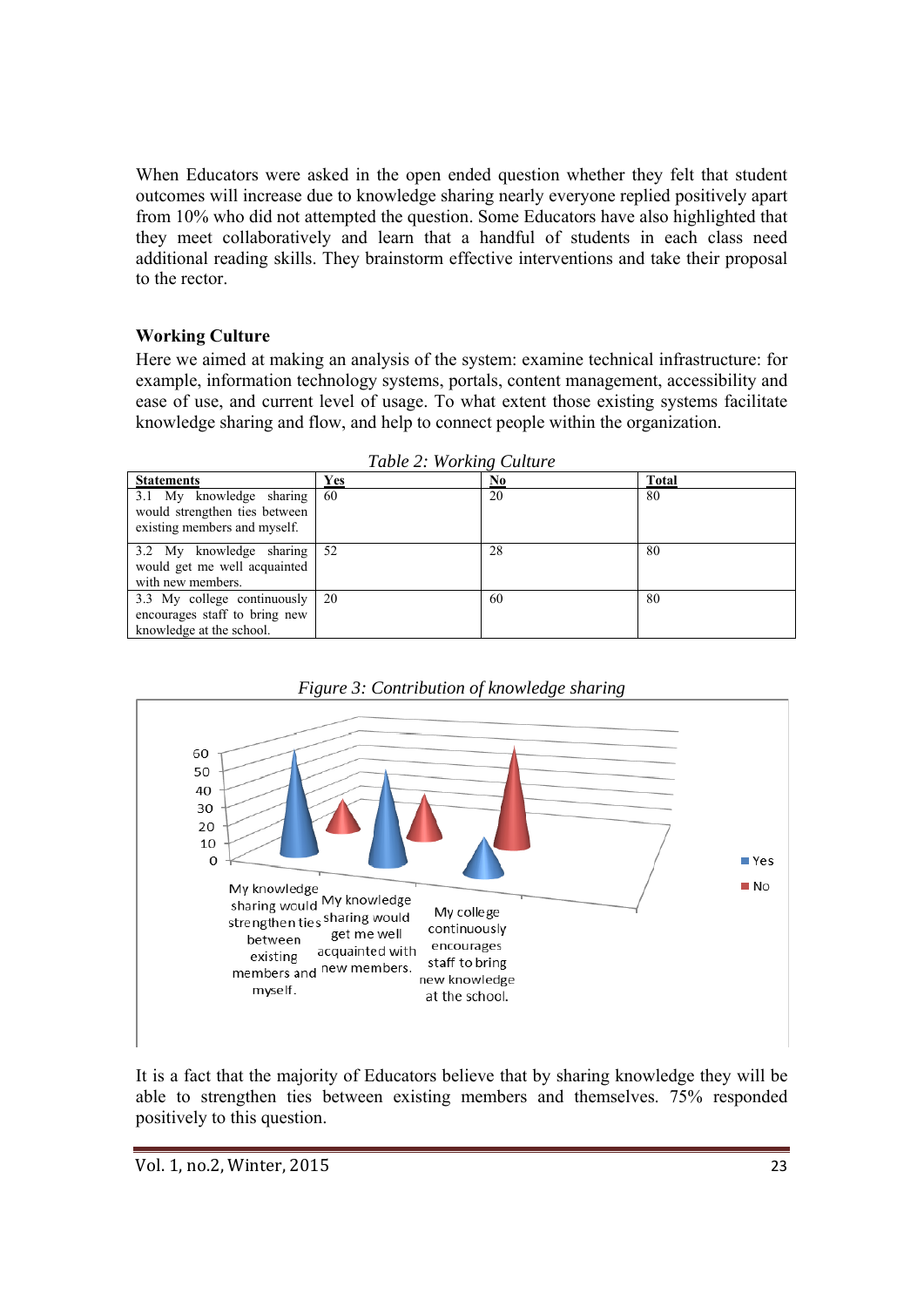Furthermore, 65% of the Educators responded positively when they were asked if their knowledge sharing would get them well acquainted with new members.

However it was quite astonishing to note that 75% of the Educators supported the fact that the school does not encourage them to bring new knowledge at school.

#### **Management contribution in knowledge sharing**

Furthermore, an analysis of the contribution of management of the school concerning knowledge sharing was done.

Evaluating for the most significant factors, the responses were analysed by using the mean and standard deviation to identify the rank of each factors. The results are shown below.

*Table 3: Most significant factors for Management contribution in knowledge sharing* 

| <b>Factors</b>                                                                                              | N  | Mean  | Std.<br><b>Deviation</b> | Rank |
|-------------------------------------------------------------------------------------------------------------|----|-------|--------------------------|------|
| 4.1 My knowledge sharing results in enhancing<br>expertise and providing opportunities for recognition      | 80 | 1.834 | 0.74454                  |      |
| 4.2 My college specifically reward knowledge with<br>monetary incentives                                    | 80 | 2.358 | 1.01232                  | 4    |
| 4.3 My college recognises knowledge sharing through<br>non-monetary rewards.                                | 80 | 2.051 | 0.77129                  | 3    |
| 4.4 I will receive additional points for promotion in<br>return for my knowledge sharing.                   | 80 | 3.088 | 1.12708                  |      |
| 4.5 My college provides training programs, structued<br>work teams etc. to facilitate the knowledge sharing | 80 | 1.892 | 0.63505                  | າ    |

Therefore it can be said that Educators apart from getting verbal recognition for knowledge sharing they do not get additional reward nor does it contribute for their promotion.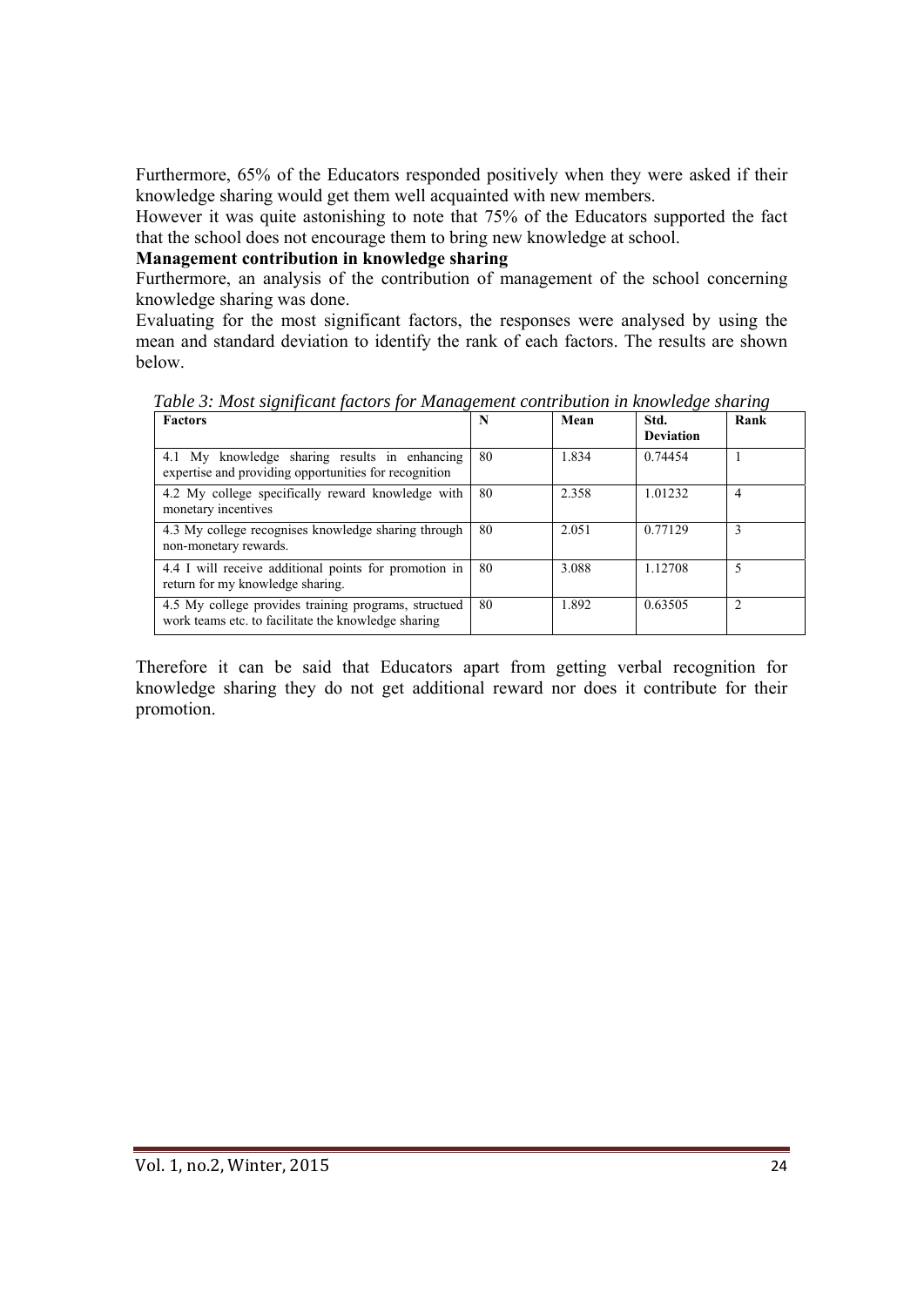# **Section B-Part 1: Intrinsic Factors**

*Knowledge self-efficacy* 



# *Figure 4: Willingness to contribute in knowledge*

43.75% of the Educators agreed to the fact that they are confident that the knowledge that they are contributing is considered valuable while the rest responded negatively. Furthermore 62.5% of the respondents have positively responded to the fact that they do have the expertise to provide valuable knowledge to the school.

| Knowledge<br><b>Sharing</b>                                              | <b>Strongly</b> | Agree | <b>Neutral</b> | <b>Disagree</b> | <b>Strongly</b> | <b>Total</b> |
|--------------------------------------------------------------------------|-----------------|-------|----------------|-----------------|-----------------|--------------|
| <b>Intention</b>                                                         | Agree           |       |                |                 | <b>Disagree</b> |              |
| 7.1 I intend to share knowledge with 15<br>colleagues more frequently in |                 |       |                | 20              | 25              | 80           |
| my<br>future                                                             |                 |       |                |                 |                 |              |
| 7.2 I intend to share knowledge with   53                                |                 | 27    |                |                 |                 | 80           |
| colleagues who ask.                                                      |                 |       |                |                 |                 |              |

*Table 4: Knowledge sharing intention* 

It was seen that among 80 Educators only 30 agreed that they intend to share knowledge with their colleagues in future, quite surprisingly 5 were neutral, and 45 disagreed to the fact that they want to share their knowledge.

Apparently it is because the school as an institution has to fulfil a lot of functions. Among many others are the tasks of qualification, socialization, integration, selection, and emancipation to mention just a few. Additional functions, for example social functions are gaining importance due to changing patterns in society. According to many Educators increasing divorce rates, the need for double incomes in a family etc. lead to reduced time and parental attention for children. Schools are forced to counterbalance these deficits, although educators are not particularly educated to act as social pedagogues. As a consequence they argued that they do not have much time or energy left to actively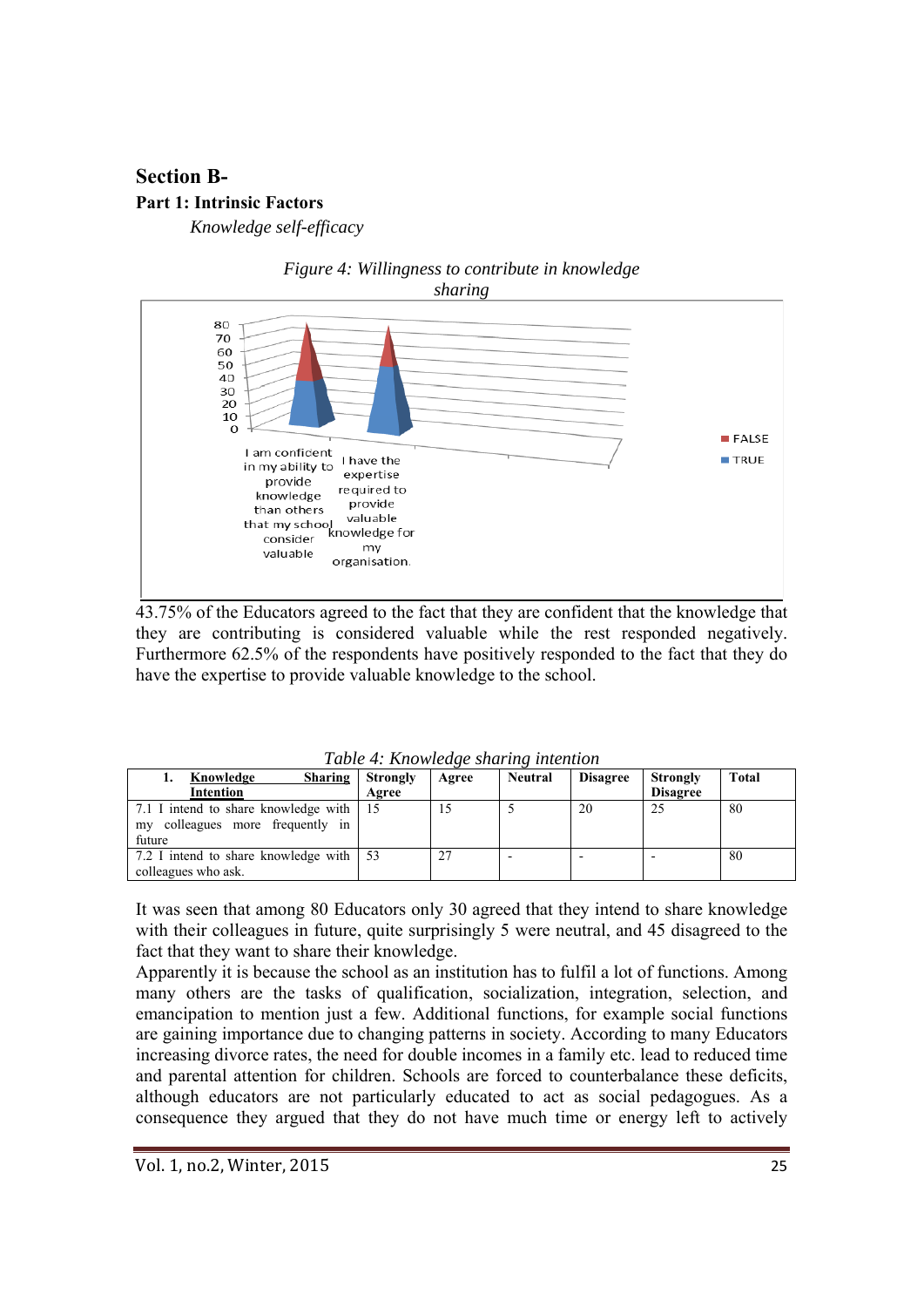exchange knowledge with colleagues. However it is a fact that the interaction with other teachers and the discussion of such problems can offer opportunities for relief, which Educators seem to forget.

Moreover, educators emphasise on the fact that they were overloaded with paperwork and did not have time to spend on other issues. Also, some said that they are not well rewarded and neither recognised for the extra work that they did at school. It appears that some educators are highly frustrated.

When educators were asked what they feel about knowledge sharing it appears that they are reluctant to do so. They are often not willing to share their knowledge with colleagues, especially when their good reputation is a result of a great store of knowledge. Sharing it could endanger his/her position even though it could improve the overall quality of the school. Especially in a culture of equality like in schools, individual teachers try to be different and gain certain prestige by a knowledge advantage in special areas.

On the other hand, it was also seen that some educators showed willingness to cooperate and share their knowledge with their colleagues. This happens mainly in the context of informal networks or groups, whose members trust each other and communicate. What works well within these groups, however, can often not be translated into a larger context. These social subgroups sometimes develop a specific language and style other members of the organization are not familiar with. So a transfer of knowledge is more difficult even if everybody involved is prepared to cooperate (Roehl 2000).

Another point that was highlighted is the absence of a proper way to transfer knowledge. Knowledge exchange can be problematic in educational settings as educators often did not find an adequate way to transfer it to their colleagues. They are not students to be taught but Educator colleagues and lecturing to them from above will be the wrong attitude. Many Educators found it difficult to accept knowledge from their colleagues and felt resentments instead of readily accepting advanced knowledge by others in a certain field.

# **Part 11: Extrinsic Factors**

Educators' views on organisational reward are shown in the Table below:

|      | will<br>receive<br>higher<br>salarv<br>for<br>return<br>m <sub>V</sub><br>knowledge sharing | a   I will<br>receive a   I will<br>for<br>return<br>m <sub>V</sub><br>knowledge sharing | in   higher bonus in   increased promotion   security in return<br>opportunities<br>return for<br>my<br>knowledge sharing | receive   I will receive job<br>in for my knowledge<br>sharing |
|------|---------------------------------------------------------------------------------------------|------------------------------------------------------------------------------------------|---------------------------------------------------------------------------------------------------------------------------|----------------------------------------------------------------|
| Mean | 2.73                                                                                        | 1.02                                                                                     | 3.5                                                                                                                       | 4.8                                                            |
| Rank |                                                                                             |                                                                                          | $\overline{c}$                                                                                                            |                                                                |

*Table 5: Ranking as per mean responses of Question 9* 

*SIGNIFICANCE TESTING*  To analyse association and relationship between variables *Regression Analysis*  Chi-Square test and Correlations were used.

Vol. 1, no.2, Winter, 2015 26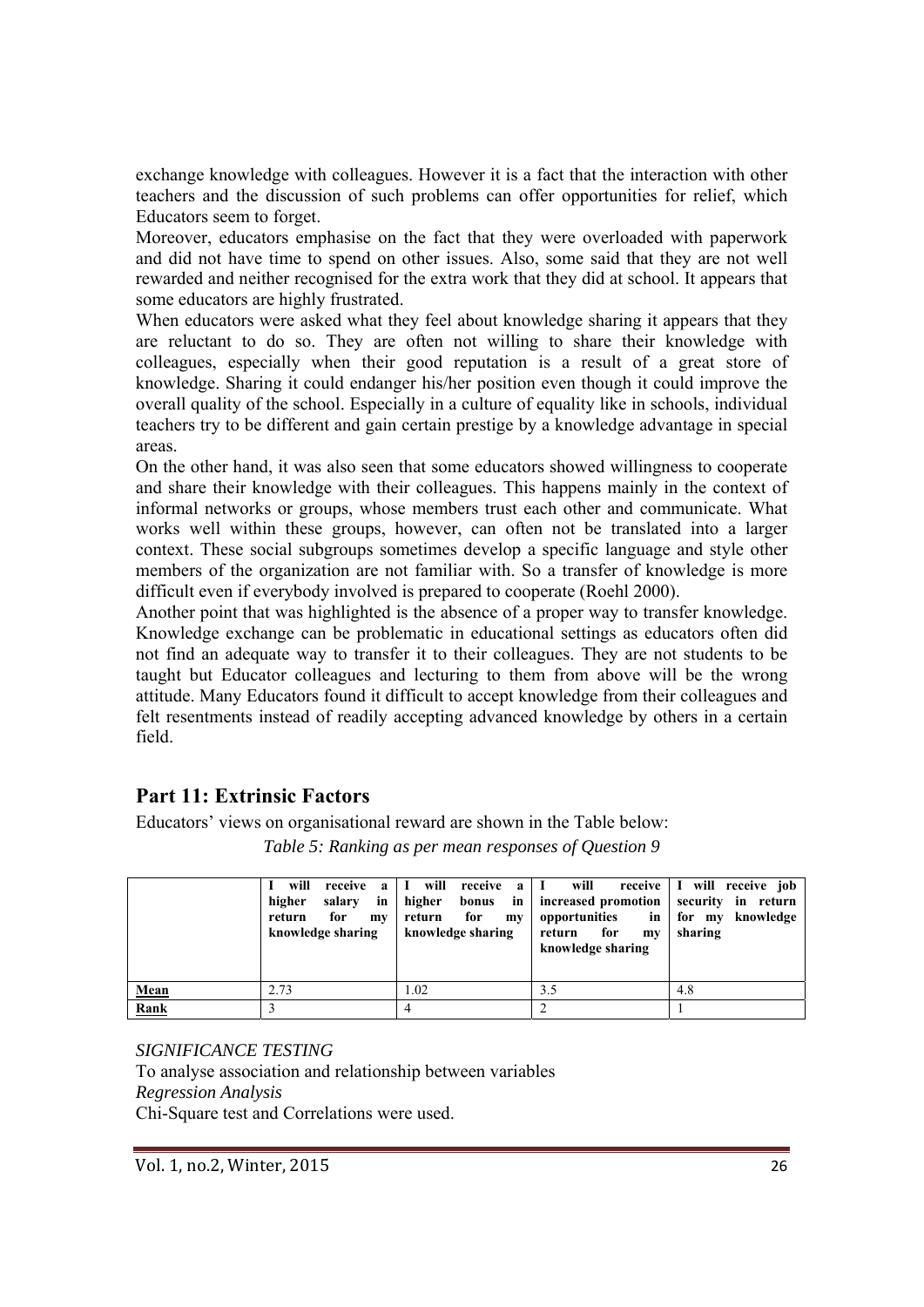Evaluating for any significance between management contribution in knowledge sharing and knowledge sharing intention, a regression analysis was performed. Based on the output, the result reveals a correlation coefficient, r (0.435) which falls in the range 0.3- 0.7, indicating a moderate correlation between the variables examined. The R2 gives a measure of effect with 18.8% of the variance in knowledge sharing intention is accounted for by management contribution in knowledge sharing. Moreover, the significance value for F statistic (8.965) is 0.000, indicating that there is a statistically significant relationship between knowledge sharing intention of Educators and Management contribution in knowledge sharing.

*Table 6: Regression analysis on knowledge sharing intention and Management contribution in knowledge sharing*.

| Model                     | $\mathbb{R}$                                                                     |     | R square |             |      | Adjusted R Square | Std.   | Error<br>of<br>Estimate | the |
|---------------------------|----------------------------------------------------------------------------------|-----|----------|-------------|------|-------------------|--------|-------------------------|-----|
|                           | .434 <sup>a</sup>                                                                |     | .188     |             | .167 |                   | .57473 |                         |     |
| <b>ANOVA</b> <sup>b</sup> |                                                                                  |     |          |             |      |                   |        |                         |     |
| Model                     | Sum of Squares                                                                   | df  |          | Mean Square |      | $\mathbf{F}$      |        | Sig.                    |     |
| 1 Regression              | 8.883                                                                            | 3   |          | 2.961       |      | 8.965             |        | .000 <sup>a</sup>       |     |
| Residual                  | 38.317                                                                           | 116 |          | .330        |      |                   |        |                         |     |
| Total                     | 47.200                                                                           | 119 |          |             |      |                   |        |                         |     |
| a.                        | Predictors: (Constant), Management contribution towards knowledge sharing        |     |          |             |      |                   |        |                         |     |
| b.                        | Dependent Variable: Rating level of knowledge sharing intention among Educators. |     |          |             |      |                   |        |                         |     |
|                           |                                                                                  |     |          |             |      |                   |        |                         |     |

Assessing for any significance between Enjoyment in helping other Educators and Expected organisational rewards, a Chi-square test was carried out.

Based on the output, the result revealed a chi-square value of 27.223 with a P-value of 0.000. Hence, we can conclude that there is a statistical significant relationship between Enjoyment in helping others and Expected organisational rewards. Educators enjoy helping other colleagues only when they expect to get something in return like higher salary or bonus, promotion opportunities or even job security.

*Table 7: Chi-Square Tests on Enjoyment in helping others and Expected organisational* 

*rewards.* 

|                              | Value  | Df | Asymp. Sig (2-sided) |
|------------------------------|--------|----|----------------------|
| Pearson Chi-Square           | 27.223 |    | .000                 |
| Likelihood Ratio             | 33.794 |    | .000                 |
| Linear-by-Linear Association | 20.998 |    | .000                 |
| N of Valid Cases             | 80     |    |                      |
|                              |        |    |                      |
|                              |        |    |                      |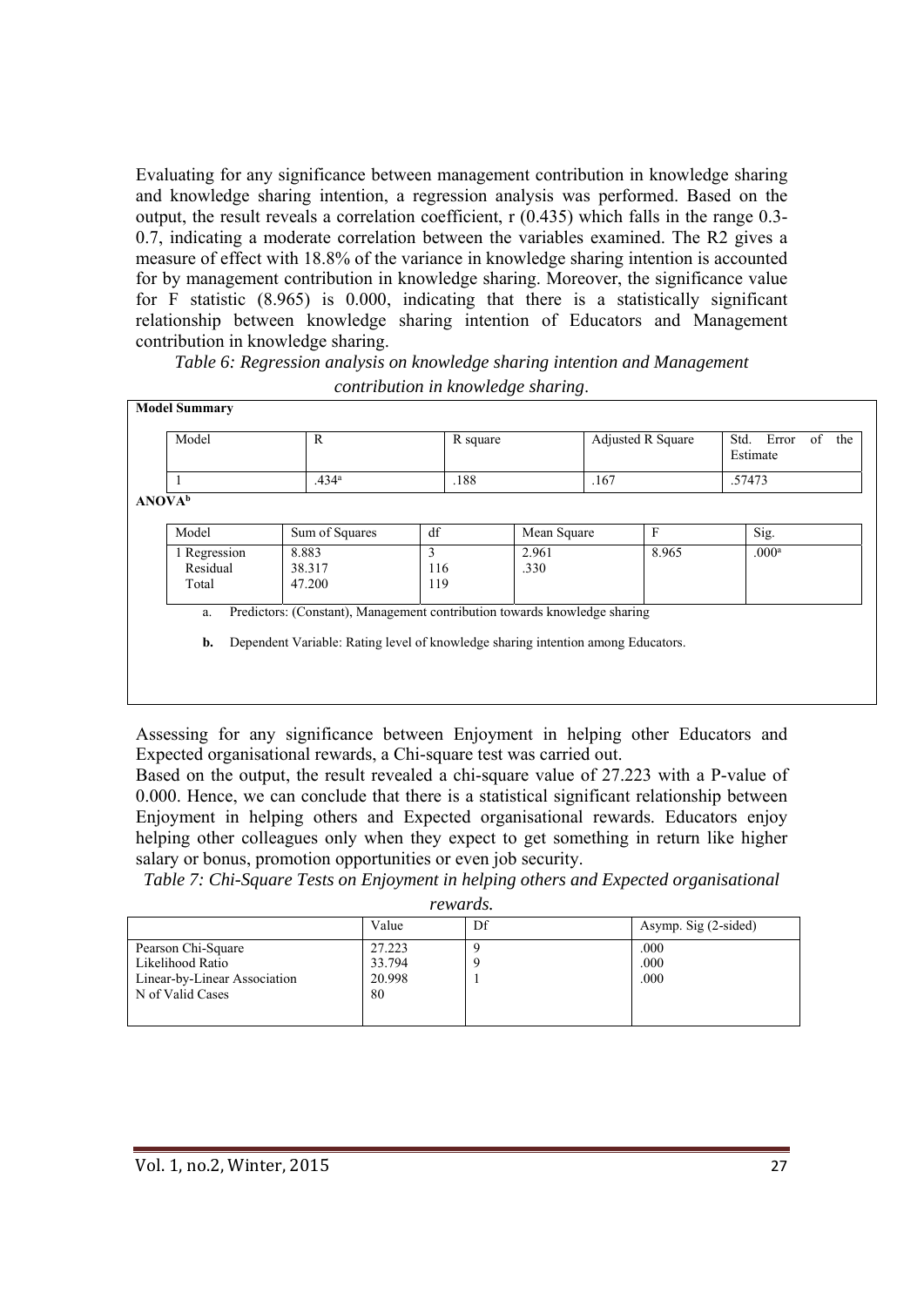a. 0 cells (.0%) have expected count less than 5. The minimum expected count is .07 Evaluating for any significance or relationship between knowledge self-efficacy and Reciprocal Benefits, a correlation analysis was carried out. Based on the output, the result reveals a correlation coefficient (r) of 0.690 indicating a moderate relationship between the two variables examined. The result also divulged a P-value of 0.000, signifying that there is a statistically significant relationship between knowledge self-efficacy and reciprocal benefits.

Hence, we can conclude on this part that there is a statistical significance between knowledge self-efficacy meaning the ability to provide knowledge which is valuable and Reciprocal Benefits, in other words expectation to strengthen ties among colleagues and to receive additional knowledge in return.

|                            | $\cup$<br>$\cdot$<br>JJ                                                            | $\overline{ }$<br>J                                                                                                            |
|----------------------------|------------------------------------------------------------------------------------|--------------------------------------------------------------------------------------------------------------------------------|
|                            | knowledge self-efficacy (the ability<br>to provide knowledge which is<br>valuable) | Reciprocal Benefits, (expectation to<br>strengthen ties among colleagues and<br>to receive additional knowledge in<br>return.) |
| self-<br>Knowledge Pearson |                                                                                    |                                                                                                                                |
| Correlation<br>efficacy    |                                                                                    | $0.690**$                                                                                                                      |
| Sig. (2 tailed)            |                                                                                    | .000                                                                                                                           |
| N                          | 80                                                                                 | 80                                                                                                                             |
|                            |                                                                                    |                                                                                                                                |
| Reciprocal<br>Pearson      | .690                                                                               |                                                                                                                                |
| Benefits<br>Correlation    |                                                                                    |                                                                                                                                |
| Sig. (2 tailed)            | .000                                                                               |                                                                                                                                |
| N                          | 80                                                                                 | 80                                                                                                                             |
|                            |                                                                                    |                                                                                                                                |
|                            |                                                                                    |                                                                                                                                |
|                            |                                                                                    |                                                                                                                                |
|                            |                                                                                    |                                                                                                                                |
|                            |                                                                                    |                                                                                                                                |
|                            |                                                                                    |                                                                                                                                |

*Table 8: Correlation analysis between knowledge self-efficacy and Reciprocal Benefits* 

\*\*. Correlation is significant at the 0.01 level (2-tailed).

# **Hypotheses Testing**

In line with the objectives and research questions set in this study, the following hypotheses were developed and tested with P-value as indicator.

#### **Hypothesis 1:**

*H0: There is no sharing culture of knowledge among Educators that prevails at Schools.*  Testing this hypothesis, an independent sample t-test was carried out. Examining the Levene's Test for Equality of Variances, the result reveals an F-test (5.168) with a significant value of 0.025 which is less than 0.05 indicating significant difference in the variances of the two groups. Therefore, the 'Equal Variance assumed' row has been used for the t-test for equality of Means. The result divulges a t-test (0.910) with p-value of 0.365, signifying that we do not reject the null hypothesis, and we conclude that there is not enough evidence to infer that the alternative hypothesis is true.

*Table 9: Independent Samples Test on Working Culture and Perception on knowledge* 

*sharing*

|                              | -<br>$\mathbf{a}$<br>$\rho$ c<br>fоı<br>ene | eans<br>$-1e^x$<br>$\cdot$ |
|------------------------------|---------------------------------------------|----------------------------|
| $ -$<br>$\sim$ $\sim$ $\sim$ | ----                                        |                            |

Vol. 1, no.2, Winter, 2015 **28** 28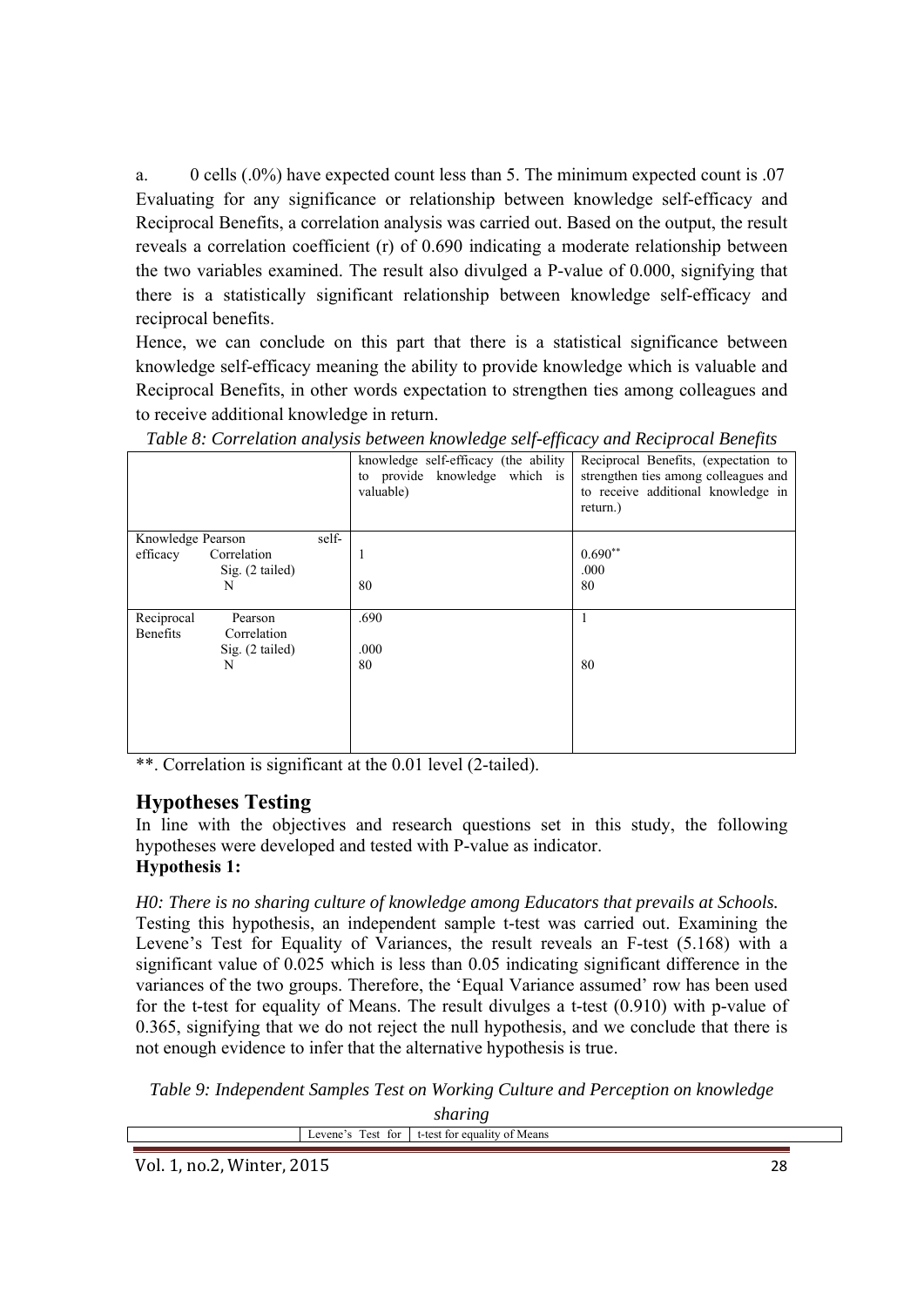| Sig.<br>df<br>Sig. $(2-$<br>Std.<br>Error<br>Equal<br>Mean<br>F<br>Are<br>you<br>t<br>Differen<br>Difference<br>taild<br>motivated<br>to<br>variances<br>Difference<br>share<br>assumed<br>ce<br>knowledge<br>at<br>.365<br>school<br>118<br>.1629<br>$-.19176$<br>Equal<br>5.168<br>0.025<br>0.910<br>variances not<br>.17912<br>assumed<br>.1629<br>$-.19777$<br>.372<br>104.42<br>.18191 |  | Equality<br>Variances | of |  |  |  |                                   |
|---------------------------------------------------------------------------------------------------------------------------------------------------------------------------------------------------------------------------------------------------------------------------------------------------------------------------------------------------------------------------------------------|--|-----------------------|----|--|--|--|-----------------------------------|
| .896                                                                                                                                                                                                                                                                                                                                                                                        |  |                       |    |  |  |  | 95% confidence<br>Interval of the |

#### **Hypothesis 2:**

#### *H0: Educators are not motivated by intrinsic and extrinsic factors.*

Evaluating this hypothesis, an ANOVA test was carried out and the result reveals an Ftest (4.203) for intrinsic motivation and an F-test (2.817) for extrinsic values of 0.007 and 0.042 respectively, signifying that we reject the null hypothesis, and we conclude that there is enough evidence to infer that the alternative hypothesis is true.

|                      | Tuble TV, Throris less between mirinisic and extrinsic molivation. |           |    |             |       |      |  |  |
|----------------------|--------------------------------------------------------------------|-----------|----|-------------|-------|------|--|--|
|                      |                                                                    | of<br>Sum | df | Mean Square | F     | Sig. |  |  |
|                      |                                                                    | squares   |    |             |       |      |  |  |
| Statement 6.2        |                                                                    |           |    |             |       |      |  |  |
| & 7.1                |                                                                    |           |    |             |       |      |  |  |
|                      | Total                                                              | 79.25     | 80 | 3.721       | 4.203 | .007 |  |  |
| <b>Statement 9.1</b> |                                                                    |           |    |             |       |      |  |  |
| & 9.2                |                                                                    |           |    |             |       |      |  |  |
|                      | Total                                                              | 72.45     | 80 | 1.854       | 2.817 | .042 |  |  |
|                      |                                                                    |           |    |             |       |      |  |  |

*Table 10: ANOVA test between intrinsic and extrinsic motivation* 

#### **Hypothesis 3:**

*H0: There does not exist a reinforcement effect between extrinsic and intrinsic motivations as they do not constitute a complementary bundle of motivation practices for knowledge sharing.* 

Evaluating for any significance between extrinsic and intrinsic motivations, a regression analysis was performed. Based on the output, the result reveals a correlation coefficient, r (0.539), indicating a moderate correlation between the variables examined. The R2 gives a measure of effect with 16.8% of the variance in attitude towards sharing is accounted for by expected organisational reward. Moreover, the significance value for F statistic (9.330) is 0.000, indicating that there is a statistically significant relationship between attitude towards sharing and expected organisational reward.

*Table 11: Regression analysis on Attitude towards sharing and Expected organisational reward* 

| Model<br>Adjusted R Square<br>Std.<br>Error<br>R square<br>0t<br>л<br>$\mathbf{m}$ | <b>Model Summary</b> |  |          |     |
|------------------------------------------------------------------------------------|----------------------|--|----------|-----|
|                                                                                    |                      |  | Estimate | the |

Vol. 1, no.2, Winter, 2015 29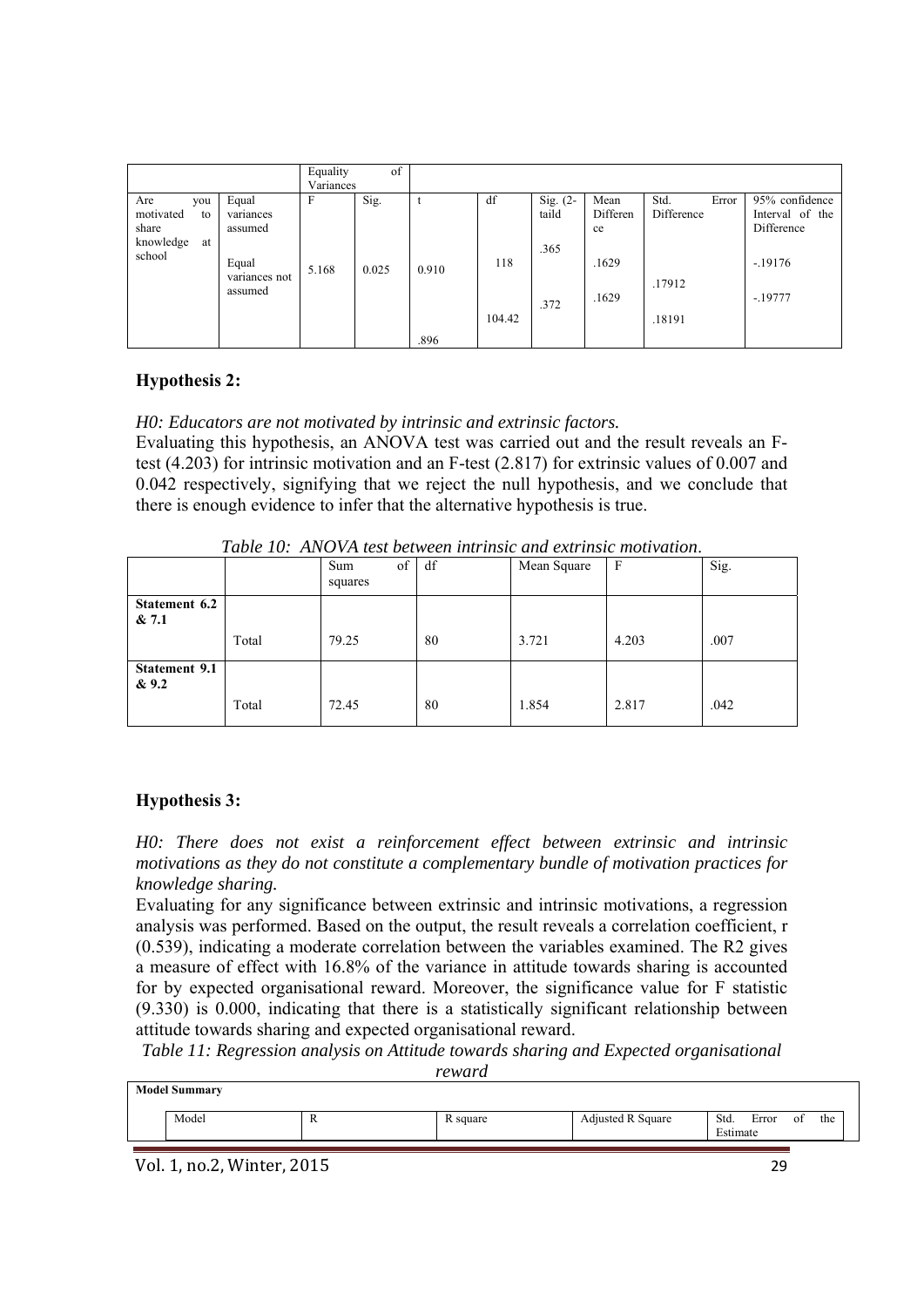|                           | .539 <sup>a</sup>                                 | .290 | .259        |       | .54204            |
|---------------------------|---------------------------------------------------|------|-------------|-------|-------------------|
| <b>ANOVA</b> <sup>b</sup> |                                                   |      |             |       |                   |
| Model                     | Sum of Squares                                    | df   | Mean Square |       | Sig.              |
| 1 Regression              | 13.707                                            |      | 2.741       | 9.330 | .000 <sup>a</sup> |
| Residual                  | 33.493                                            | 114  | .294        |       |                   |
| Total                     | 47.200                                            | 119  |             |       |                   |
| a.                        | Predictors: (Constant), Attitude towards sharing  |      |             |       |                   |
|                           |                                                   |      |             |       |                   |
| b.                        | Dependent Variable Expected organisational reward |      |             |       |                   |
|                           |                                                   |      |             |       |                   |

#### **Hypothesis 4:**

*H0: Through Knowledge sharing there is a significant difference in student's outcomes.* 

Testing this hypothesis, an independent sample t-test was carried out. Examining the Levene's Test for Equality of Variances, the result reveals an F-test (1.943) with a significant value of 0.046, indicating significant difference in the variances of the two groups. Therefore, the 'Equal Variance assumed' row has been used for the t-test for equality of Means. The result divulges a t-test (0.58) with p-value of 0.954, signifying that we do not reject the null hypothesis, and we conclude that there is not enough evidence to infer that the alternative hypothesis is true.

*Table 12: Independent Samples Test on Student's outcome and knowledge sharing* 

|                 |           | Levene's  | Test            | t-test for equality of Means |       |        |         |            |       |                 |
|-----------------|-----------|-----------|-----------------|------------------------------|-------|--------|---------|------------|-------|-----------------|
|                 |           |           | for Equality of |                              |       |        |         |            |       |                 |
|                 |           | Variances |                 |                              |       |        |         |            |       |                 |
| Rating<br>level | Equal     | F         | Sig.            |                              | df    | Sig.   | Mean    | Std.       | Error | 95%             |
| on              | variances |           |                 |                              |       | $(2 -$ | Differe | Difference |       | confidence      |
| knowledge       | assumed   |           |                 |                              |       | taild  | nce     |            |       | Interval of the |
| sharing         |           |           |                 |                              |       |        |         |            |       | Difference      |
|                 | Equal     | 1.943     | 0.046           | 0.058                        | 118   | .945   | .00670  |            |       |                 |
|                 | variances |           |                 |                              |       |        |         | .11573     |       | $-.22247$       |
|                 | not       |           |                 |                              |       |        | .00670  |            |       |                 |
|                 | assumed   |           |                 |                              |       |        |         | .11699     |       | $-.22519$       |
|                 |           |           |                 |                              | 108.4 | .945   |         |            |       |                 |
|                 |           |           |                 | .057                         | 2     |        |         |            |       |                 |

# **Regression Results**

The results obtain from the regression equation mentioned in the chapter methodology is tabulated below:

*Table 13: Regression result* 

|                                                                                                                              | μ.                                                  |    |           |       |  |  |  |  |  |
|------------------------------------------------------------------------------------------------------------------------------|-----------------------------------------------------|----|-----------|-------|--|--|--|--|--|
| Coefficient                                                                                                                  | $0.663**$                                           |    | $0.549**$ |       |  |  |  |  |  |
| **represents                                                                                                                 | significance                                        | at | $5\%$     | level |  |  |  |  |  |
| table represents<br>The                                                                                                      | the regression results from the following equation: |    |           |       |  |  |  |  |  |
| Knowledge shartng <sub>t</sub> = $\beta_0 + \beta_1$ Intrinsic Motivation + $\beta_2$ Extrinsic Motivation + $\varepsilon_t$ |                                                     |    |           |       |  |  |  |  |  |

From the coefficient result obtained above, it can be concluded that both intrinsic and extrinsic motivation is positively correlated with knowledge sharing at 5% significance level. Moreover, it can be confirmed that intrinsic motivation impact on knowledge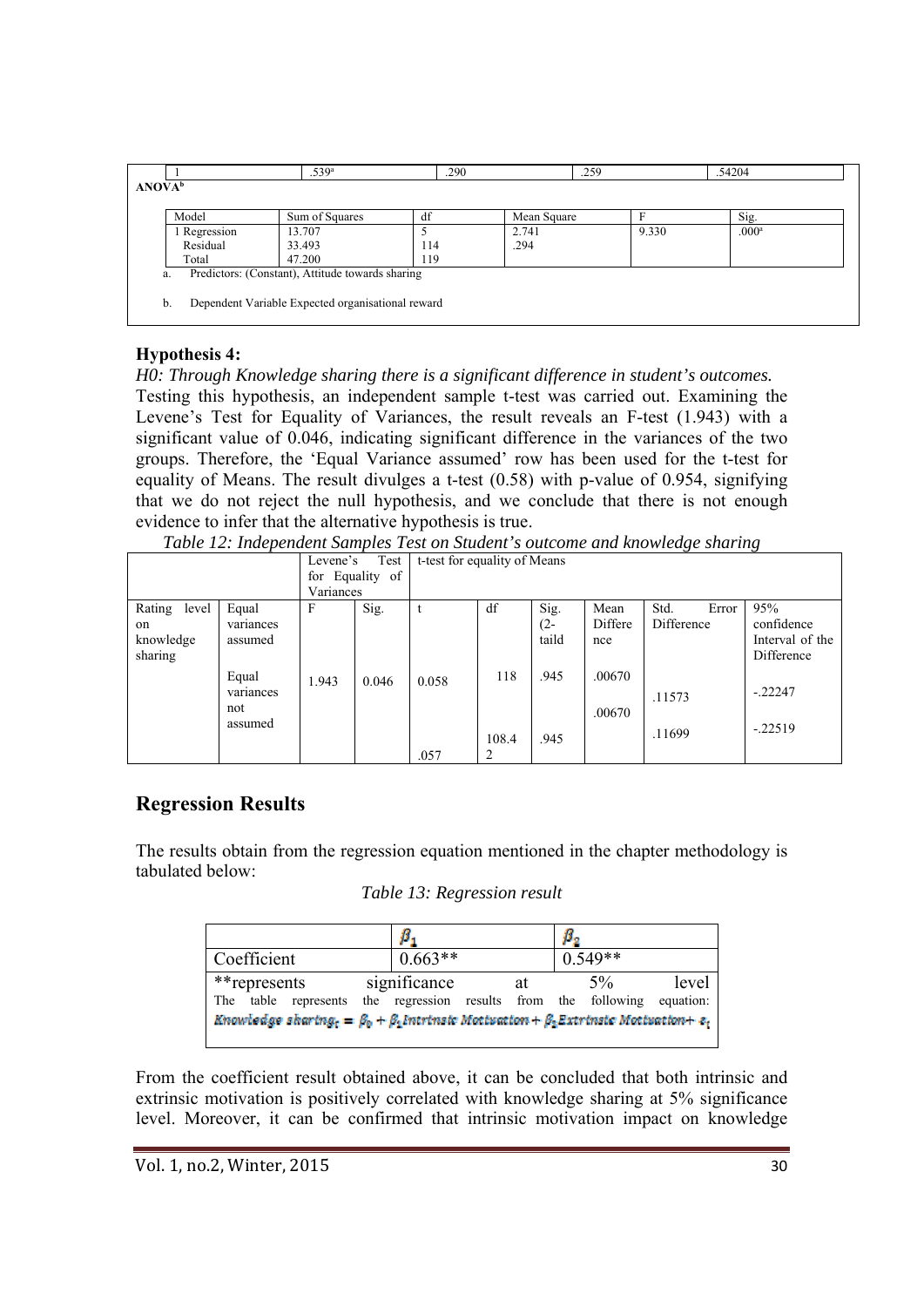sharing is more than the extrinsic motivation. Also, the results are consistent with other test that has been performed on the relation between the independent and dependent variables mentioned in the regression equation.

# **Conclusions**

The exchange of thoughts and ideas by teachers has always taken place. But this has happened unsystematically, mostly in small groups and among colleagues that are friends.

In general, teachers keep this knowledge to themselves, even though it could be crucial to other teachers and the entire school as an organization. To successfully implement knowledge management strategies changes within the organization culture of the school will be necessary to guarantee the acceptance and tolerance by everyone involved. The real issues surrounding KM and the building of systems to translate it into reality are not technical but cultural, since the existing culture can be the biggest obstacle to creating a knowledge based organisation. We have seen in the analysis part that there is no sharing culture at secondary schools.

Furthermore, Educators resist knowledge sharing on the belief that knowledge is power, and that it is not their job. Other reasons for not sharing knowledge are the lack of trust, ignorance, no absorptive capacity, and lack of pre-existing relationships, lack of motivation (O'Dell and Grayson 1998). Trust, openness and teamwork are the foundations for sharing. Therefore, there is a need for a knowledge sharing culture where people naturally share ideas and insights, creating an environment with a social obligation to share (McDermott and O'Dell 2001).

According to the analysis and findings of section 4, it has been found that there is a lack of motivation at secondary schools. So to overcome this problem of demotivation, recommendations have been made. For instance, regardless of which theory is followed, interesting work and employee pay appear to be more important such as job enlargement, job enrichment, promotions, monetary and non-monetary benefits should be considered.

Again the key to motivating the Educators at the school is to know what motivates them and thus, designing a motivating program based on those needs. Consequently, knowing what motivates employees will help to identify, recruit, employ, train and retrain a productive workforce. Motivating employees requires both managers and employees working together (Buford, 1993).

# **Bibliography**

Barney, Jay B.(1986). Strategic factor markets: Expectations, luck, and business strategy. *Management science* 32.10, pp.1231-1241.

Baumeister, R. F. (1982). A self-presentational view of social phenomena. *Psychological bulletin,* 91(1), p. 3.

Buford Jr, J. A. (1993). Be your own boss. *Journal of Extension*, 31(1).

Deci, E. L., & Ryan, R. M. (1985). *Intrinsic motivation and self-determination in human behavior.* Springer Science & Business Media.